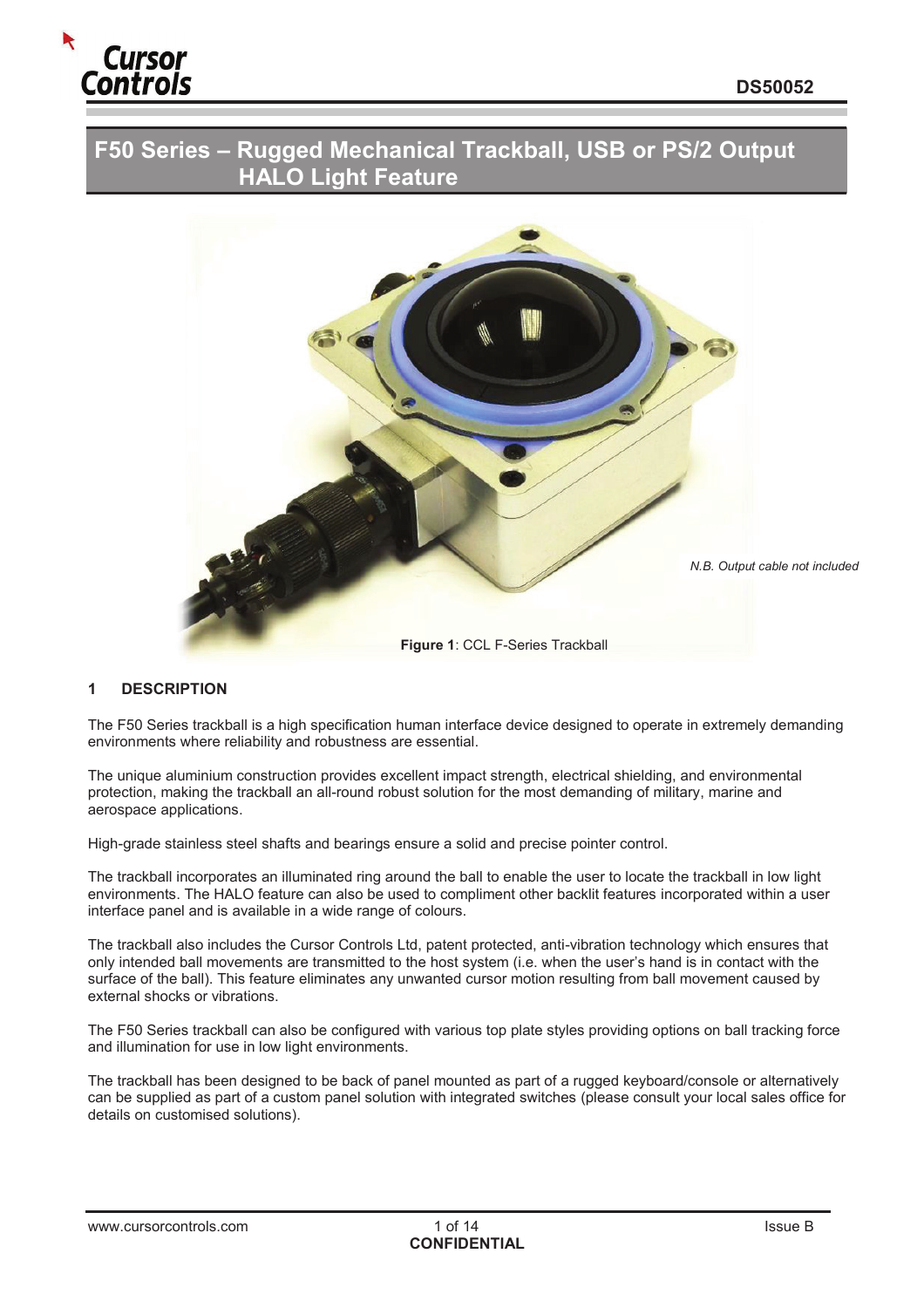

#### **5.5 HALO Light Feature**

The F50 Series HALO trackball module provides all the features of the standard F50 trackball module with the inclusion of an illuminated ring surrounding the ball. The light ring provides an excellent means of locating the trackball in low level light environments and also serves as an aesthetic feature to compliment other illuminated components incorporated within a user interface panel. Figures 6 and 7 below show the HALO feature in its powered and non-powered state.



**Figure 6:** Trackball light ring – non-illuminated

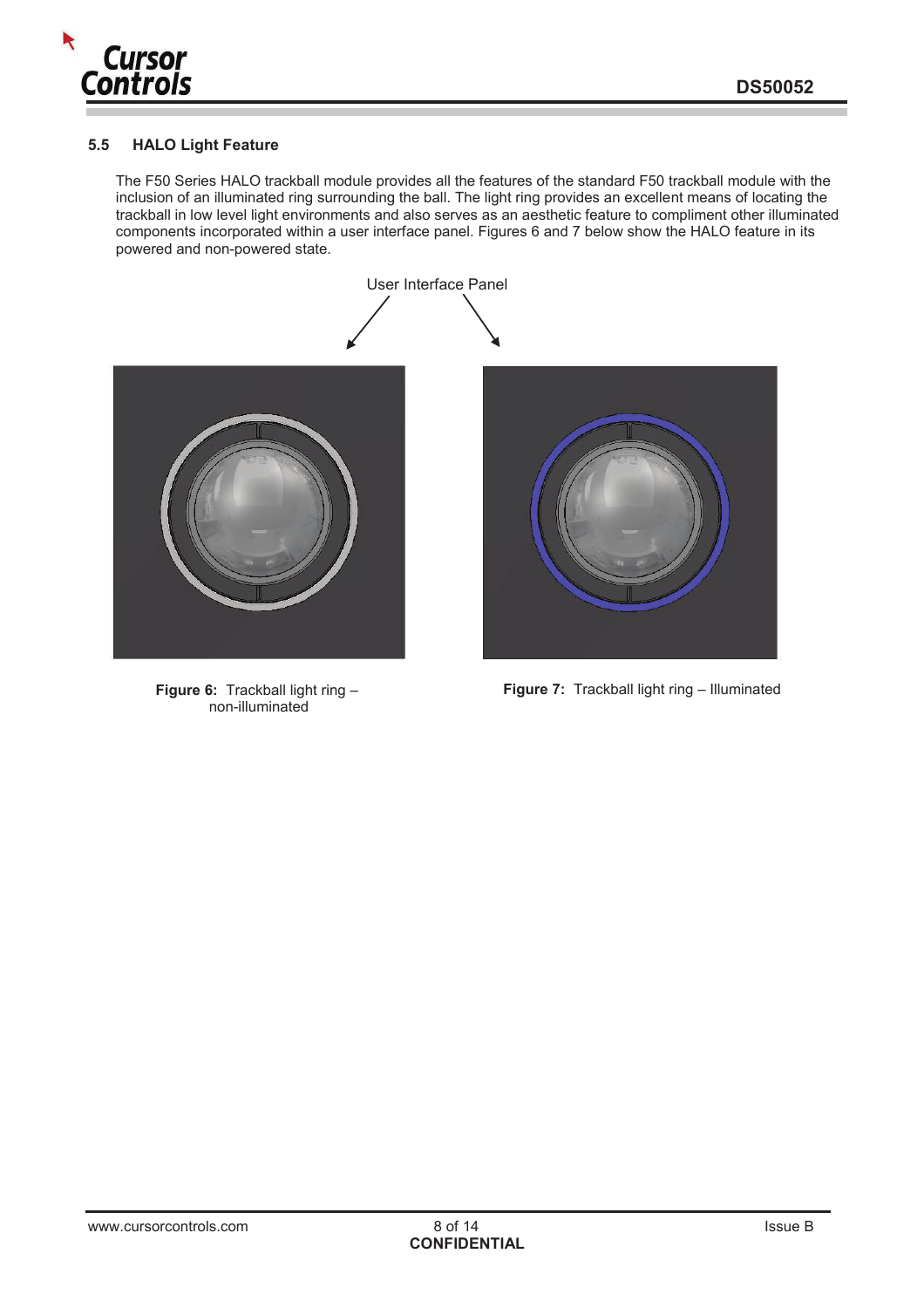

# **6 OUTLINE DRAWING**



Dimensional drawing specifies factory default orientation.

All dimensions are in mm unless otherwise stated.

Tolerances +/- 0.2mm unless otherwise stated

Please note that an IGES model is available on request. Please contact your local sales office for more information.